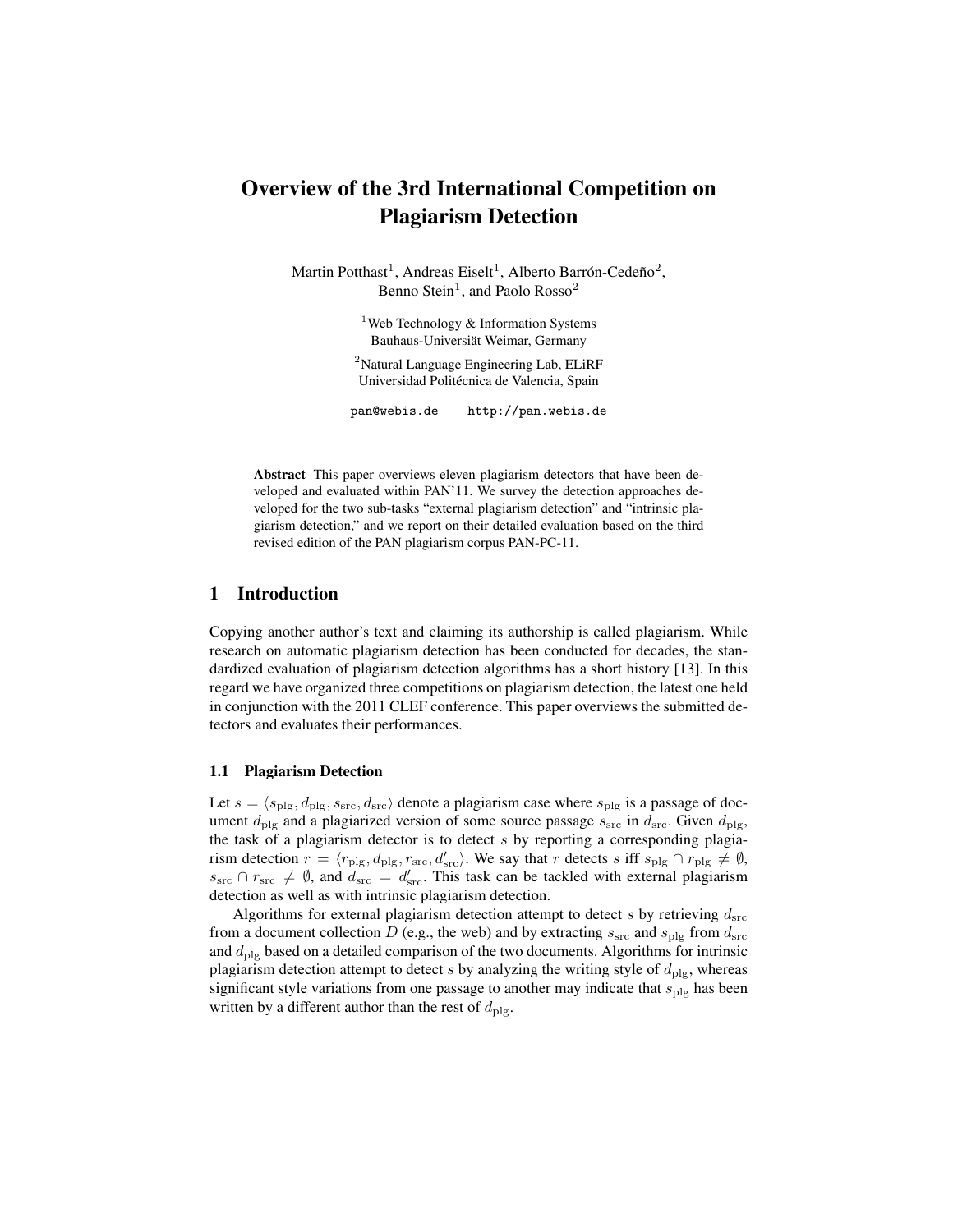Table 1. Corpus statistics for 26 939 documents and 61 064 plagiarism cases in the PAN-PC-11.

| Document Purpose                                                                      |                   | <b>Document Statistics</b><br>Plagiarism per Document                                                  |                          | Document Length                                                                 |                   |
|---------------------------------------------------------------------------------------|-------------------|--------------------------------------------------------------------------------------------------------|--------------------------|---------------------------------------------------------------------------------|-------------------|
| source documents<br>suspicious documents<br>- with plagiarism<br>- without plagiarism | 50%<br>25%<br>25% | $(5\% - 20\%)$<br>hardly<br>medium $(20\% - 50\%)$<br>$(50\% - 80\%)$<br>much<br>entirely<br>$(>80\%)$ | 57%<br>15%<br>18%<br>10% | short<br>$(1-10 \text{ pp.})$<br>medium $(10-100$ pp.)<br>$long$ (100-1000 pp.) | 50%<br>35%<br>15% |
| Obfuscation                                                                           |                   | <b>Plagiarism Case Statistics</b><br>Case Length                                                       |                          |                                                                                 |                   |

| Obfuscation                         |       | Case Length |                           |     |
|-------------------------------------|-------|-------------|---------------------------|-----|
| none                                | 18%   | short       | $(<150$ words)            | 35% |
| paraphrasing                        |       |             | medium $(150-1150$ words) | 38% |
| $-$ automatic (low)                 | 32%   | long        | $(>1150$ words)           | 27% |
| $-$ automatic (high)                | 31%   |             |                           |     |
| - manual                            | 8%    |             |                           |     |
| translation ( $\{de, es\}$ to en)   |       |             |                           |     |
| - automatic                         | 10%   |             |                           |     |
| $-$ automatic $+$ manual correction | $1\%$ |             |                           |     |

## 1.2 Evaluating Plagiarism Detectors

To evaluate plagiarism detectors we have developed an evaluation framework consisting of the PAN plagiarism corpus 2011 (PAN-PC-11) and detection performance measures [13]. The framework was already employed in the 1st and 2nd competition on plagiarism detection, and the corpus has been revised for this year. Table 1 gives an overview of important corpus parameters. Notable changes compared to previous versions of the corpus include the significantly larger portion of plagiarism that is obfuscated by paraphrasing or translation, and the addition of manually translated plagiarism. These changes are based on insights gained from last year's competition, namely, that verbatim plagiarism is detected without problems and that automatically translated plagiarism is detected too easily.

Let  $S$  denote the set of plagiarism cases in the corpus, and let  $R$  denote the set of detections reported by a plagiarism detector for the suspicious documents. To simplify the notation, a plagiarism case  $s = \langle s_{\text{plg}}, d_{\text{plg}}, s_{\text{src}}, d_{\text{src}} \rangle$ ,  $s \in S$ , is represented as a set s of references to the characters of  $d_{\text{plg}}$  and  $d_{\text{src}}$ , forming the passages  $s_{\text{plg}}$  and  $s_{\text{src}}$ . Likewise, a plagiarism detection  $r \in R$  is represented as r. Based on this notation, precision and recall of  $R$  under  $S$  can be measured as follows [13]:

$$
prec(S, R) = \frac{1}{|R|} \sum_{r \in R} \frac{|\bigcup_{s \in S} (\mathbf{s} \cap \mathbf{r})|}{|\mathbf{r}|}, \qquad rec(S, R) = \frac{1}{|S|} \sum_{s \in S} \frac{|\bigcup_{r \in R} (\mathbf{s} \cap \mathbf{r})|}{|\mathbf{s}|},
$$
  
where  $\mathbf{s} \cap \mathbf{r} = \begin{cases} \mathbf{s} \cap \mathbf{r} & \text{if } r \text{ detects } s, \\ \emptyset & \text{otherwise.} \end{cases}$ 

Observe that neither precision nor recall account for the fact that plagiarism detectors sometimes report overlapping or multiple detections for a single plagiarism case. This is undesirable, and to address this deficit also a detector's granularity is quantified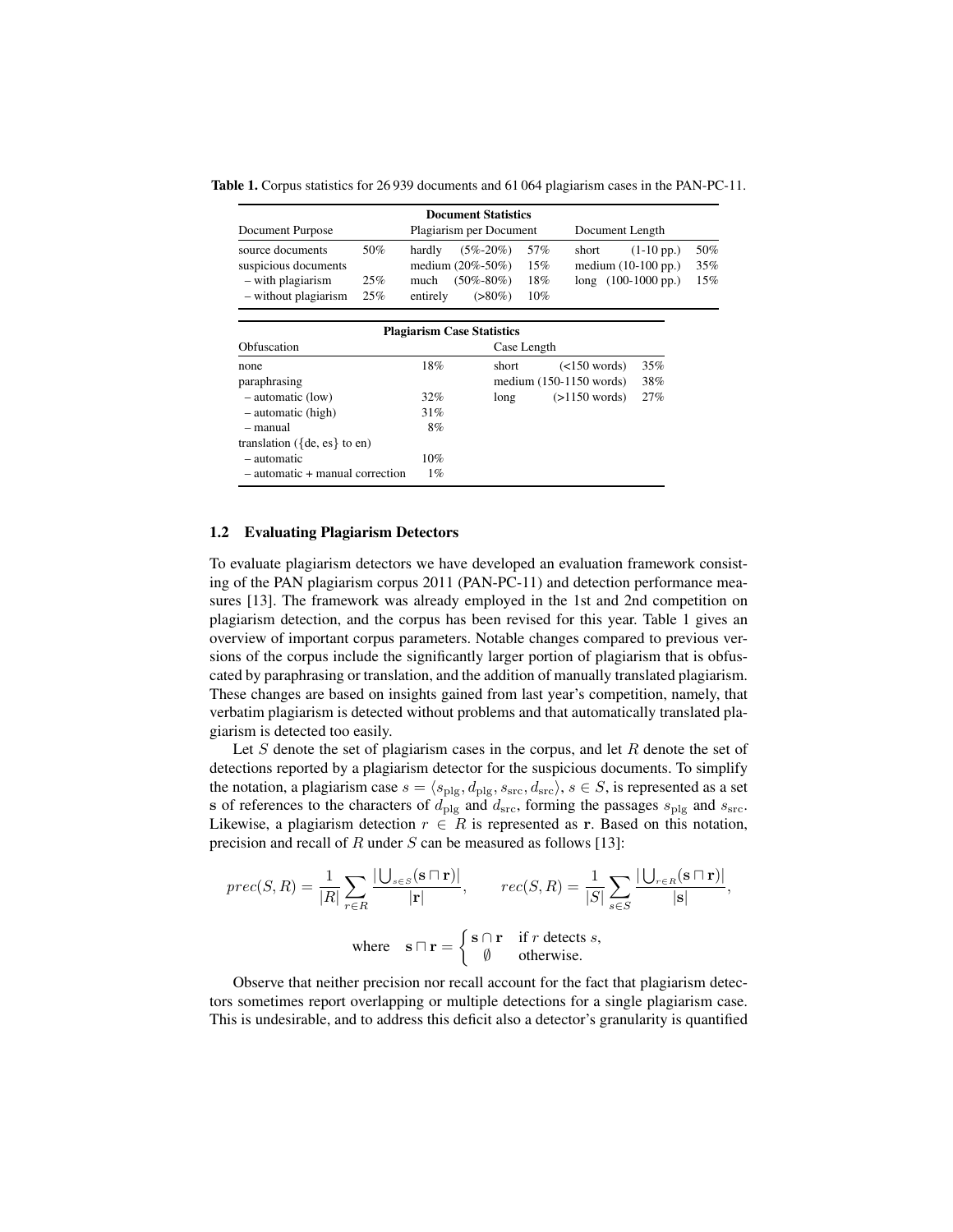as follows:

$$
gran(S,R) = \frac{1}{|S_R|} \sum_{s \in S_R} |R_s|,
$$

where  $S_R \subseteq S$  are cases detected by detections in R, and  $R_s \subseteq R$  are detections of s. I.e.,  $S_R = \{s \mid s \in S \land \exists r \in R : r \text{ detects } s\} \text{ and } R_s = \{r \mid r \in R \land r \text{ detects } s\}.$ The above measures have been computed for every plagiarism detector that took part in PAN'11; however, they do not allow for an absolute ranking among them. Therefore, the three measures are combined into a single overall score as follows:

$$
plagdet(S, R) = \frac{F_1}{\log_2(1 + gran(S, R))},
$$

where  $F_1$  is the equally weighted harmonic mean of precision and recall.

# 2 Intrinsic Plagiarism Detection

This section surveys the intrinsic plagiarism detectors and evaluates their performances.

## 2.1 Survey of Detection Approaches

Intrinsic plagiarism detection has attracted renewed interest in PAN'11. An analysis of the submitted notebooks reveals a generic set of building blocks all of which employ a chunking strategy, a writing style retrieval model, and an outlier detection algorithm; however, the specifics differ significantly. In all cases, the mentioned building blocks are arranged within a retrieval process similar to that described by the authors of [7, 16]: For a given suspicious document, (1) the document is chunked, (2) the chunks are represented under the style retrieval model, and (3) style differences are identified by means of outlier detection among the chunk representations. (4) After post-processing, the identified chunks are returned as potentially plagiarized passages.

*Chunking* All of the submitted detectors employ sliding window chunking with chunk sizes ranging from 200 to 1000 words. The slide stepping of the window ranges from 40 to 500 words. The best performing detectors use chunk sizes of 400 words [9] and 1000 words [6].

*Retrieval Model* Retrieval models for intrinsic plagiarism detection are comprised of a model function that maps texts onto feature representations along with a similarity measure to compare representations. The submitted detectors use either word-based features or character-based features: Oberreuter et al. [9] use a word vector including stop words with  $tf$ -weighting, Akiva [1] use a binary word vector including only the 100 rarest words that appear in at least 5% of all chunks, while Kestemont et al. [6] use the 2500 most frequent char-3-grams, and Rao et al. [14] use char-3-grams as well as other well-known features that quantify writing style. Notice that the choice of features determines the least sensible chunk length, since some features require a minimum amount of text in order to provide robust results. Regarding similarity measures, all except one detector employ measures similar to Stamatatos'  $nd_1$  [16]. The detector of Akiva employs cosine similarity.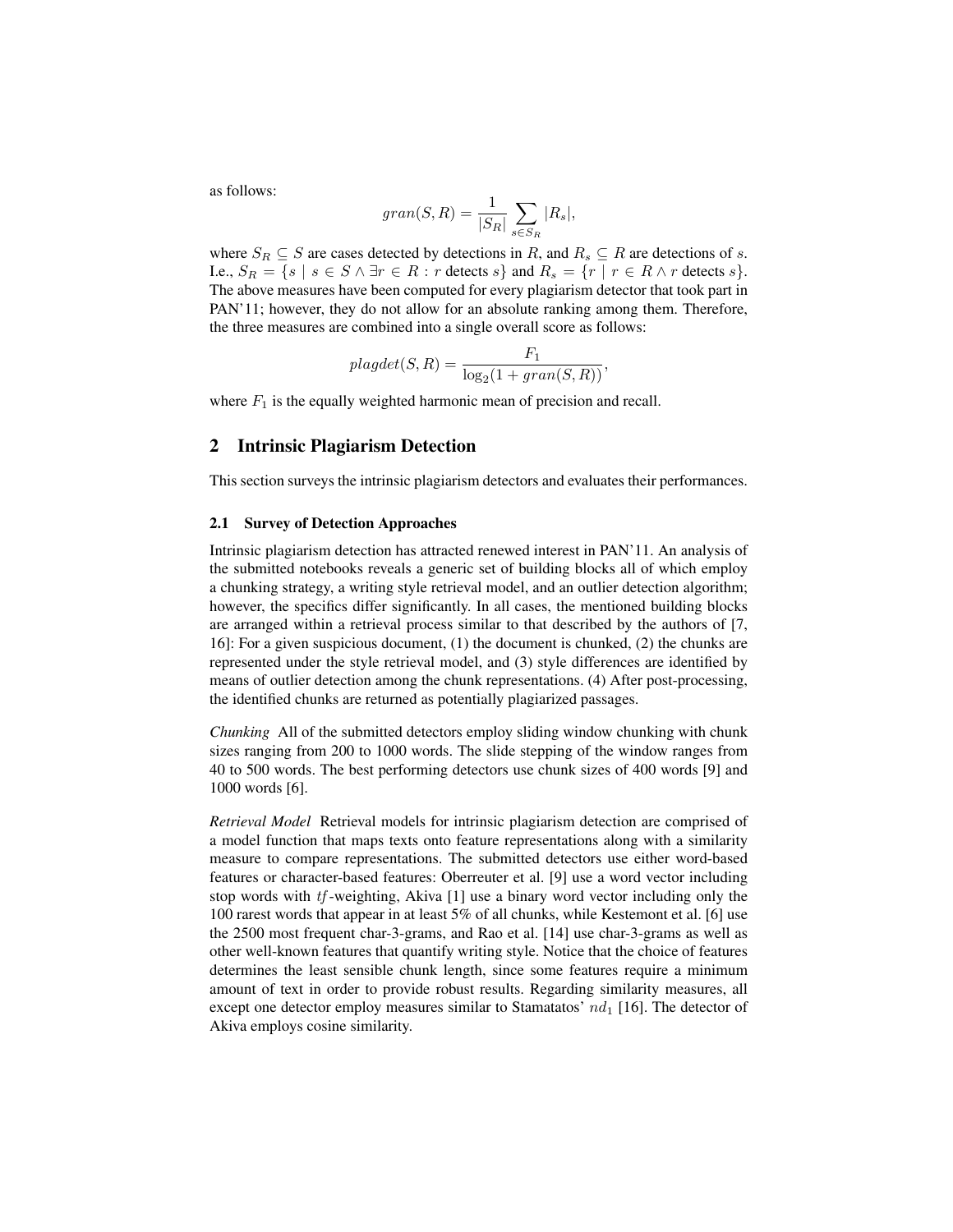Table 2. Performances of 5 intrinsic plagiarism detectors on the PAN-PC-11. The detectors are ordered by their plagdet performance. As a baseline, the gray columns show the performances of the best performing detector of PAN'09 [16].

| Corpus                  |                  |              | plaqdet |                   |                    |              |              | prec |                   |                           |     |              | rec |                           |              |      |                             | gran                |                   |        |
|-------------------------|------------------|--------------|---------|-------------------|--------------------|--------------|--------------|------|-------------------|---------------------------|-----|--------------|-----|---------------------------|--------------|------|-----------------------------|---------------------|-------------------|--------|
| <b>Subset</b>           | [9]              | [16]         |         |                   | $[6]$ $[1]$ $[14]$ | [9]          |              |      |                   | $[16]$ $[6]$ $[1]$ $[14]$ | [9] | $[16]$ [6]   |     |                           | $[1]$ $[14]$ | [9]  | [16]                        | [6]                 | $\lceil 1 \rceil$ | $[14]$ |
| entire                  | .33 <sub>1</sub> | .19          | .17     | $.08\,$           | .07                |              | $.31$ .14    | .11  | .07               | .08                       | .34 | .41          |     | .43 .13 .11               |              | 1.00 | 1.21                        | 1.03                | 1.05 1.48         |        |
| Case length             |                  |              |         |                   |                    |              |              |      |                   |                           |     |              |     |                           |              |      |                             |                     |                   |        |
| short                   |                  | $.21$ .01    |         | .14 .07 .05       |                    | $.26$ .01    |              |      | $.11$ $.08$ $.11$ |                           | .17 | .09          |     | $.22 \quad .08 \quad .06$ |              | 1.00 | $1.00$ $1.12$ $1.15$ $2.16$ |                     |                   |        |
| medium                  | .20              | .12          |         | .08 .03           | .04                | .19          | .08          | .05  | .02               | .03                       | .21 | .27          |     | .24 .06 .06               |              | 1.00 | 1.01                        | 1.00 1.01 1.05      |                   |        |
| long                    |                  | $.03$ .10    |         | $.01$ $.01$ $.00$ |                    | .02          | .12          |      | $.00$ $.01$ $.00$ |                           | .07 | .19          |     | $.12$ $.04$ $.02$         |              | 1.00 | 1.77                        | 1.00 1.00 1.01      |                   |        |
| Translation             |                  |              |         |                   |                    |              |              |      |                   |                           |     |              |     |                           |              |      |                             |                     |                   |        |
| automatic               | .31              | .20          |         | .23 .14           | .07                | $.36 \t .21$ |              |      | .17.13            | .09                       | .28 | .29          | .43 |                           | $.16$ $.09$  | 1.00 |                             | 1.35 1.06 1.07 1.46 |                   |        |
| manual                  |                  | $.11$ .07    |         | $.04$ $.02$       | .02                |              | $.10$ .05    |      | $.02$ $.01$ $.02$ |                           | .13 | .12          | .15 | .03                       | .05          | 1.00 | 1.00                        | 1.00 1.00 1.06      |                   |        |
| Plagiarism per document |                  |              |         |                   |                    |              |              |      |                   |                           |     |              |     |                           |              |      |                             |                     |                   |        |
| hardly                  |                  | $.37$ .19    | .29     | $.16$ $.08$       |                    | $.45$ $.14$  |              |      | $.23$ $.16$ $.16$ |                           |     | $.32 \; .45$ |     | .44 .18 .09               |              | 1.00 | 1.15 1.08 1.06 1.69         |                     |                   |        |
| medium                  |                  | $.35 \t .25$ |         | .17 .08 .07       |                    |              | $.33 \t .32$ |      | $.11$ $.07$       | .08                       |     | $.36 \t .35$ |     | .43 .12 .11               |              | 1.00 | 1.49 1.02 1.06 1.52         |                     |                   |        |
| Document length         |                  |              |         |                   |                    |              |              |      |                   |                           |     |              |     |                           |              |      |                             |                     |                   |        |
| short                   | .38              | .21          |         | $.20$ $.10$ $.06$ |                    | $.37 \t .34$ |              |      | $.13$ $.07$       | .08                       |     | $.38 \t .16$ |     | .55 .18 .11               |              | 1.00 | 1.00                        | 1.06 1.05 1.81      |                   |        |
| medium                  | .40              | .28          |         | .28 .13           | .10                | $.44$ .23    |              |      | .21 .07           | .17                       | .37 | .48          |     | .47 .16 .11               |              | 1.00 | 1.17                        | 1.03                | 1.06 1.43         |        |
| long                    | .28              | .18          | .17     | .04               | .12                | .32          | .13          | .13  | .11               | .16                       | .25 | .53          | .24 | .03                       | .10          | 1.00 | 1.33                        | 1.00                | 1.00 1.07         |        |

*Outlier Detection* Based on the style retrieval model, outlier detection attempts to identify chunks of the suspicious document that are noticeably different from the rest. The following two strategies have been applied this year: (1) measuring the deviation from the average document style, and (2) chunk clustering. The former strategy follows the original proposal of [7] by comparing each chunk representation with that of the whole suspicious document [9, 14]. Rationale of this approach is to measure the extent the style of a chunk matches the average style of the whole suspicious document. A significant deviation is interpreted as an indication of different authorship. Chunk clustering, on the other hand, compares the chunk representations and attempts to cluster them into groups of similar styles, whereas the chunks of each group may have been written by a different author [1, 6]. While a lot of finesse has to be applied in order to achieve reasonable performance in outlier detection, it is important to keep in mind that these algorithms also depend crucially on the choice of retrieval model.

*Post-processing* With regard to post-processing most detectors merge overlapping and consecutive chunks that have been identified as outliers in order to decrease detection granularity.

#### 2.2 Evaluation

Table 2 shows the detection performances of the aforementioned detectors according to the detection performance measures plagdet, precision, recall, and granularity. The overall best performing detector stems from Oberreuter et al. [9]; it outperforms all other detectors on all except one performance measure. The detector of Kestemont et al. [6], however, performs best with regard to recall. Interestingly, both detec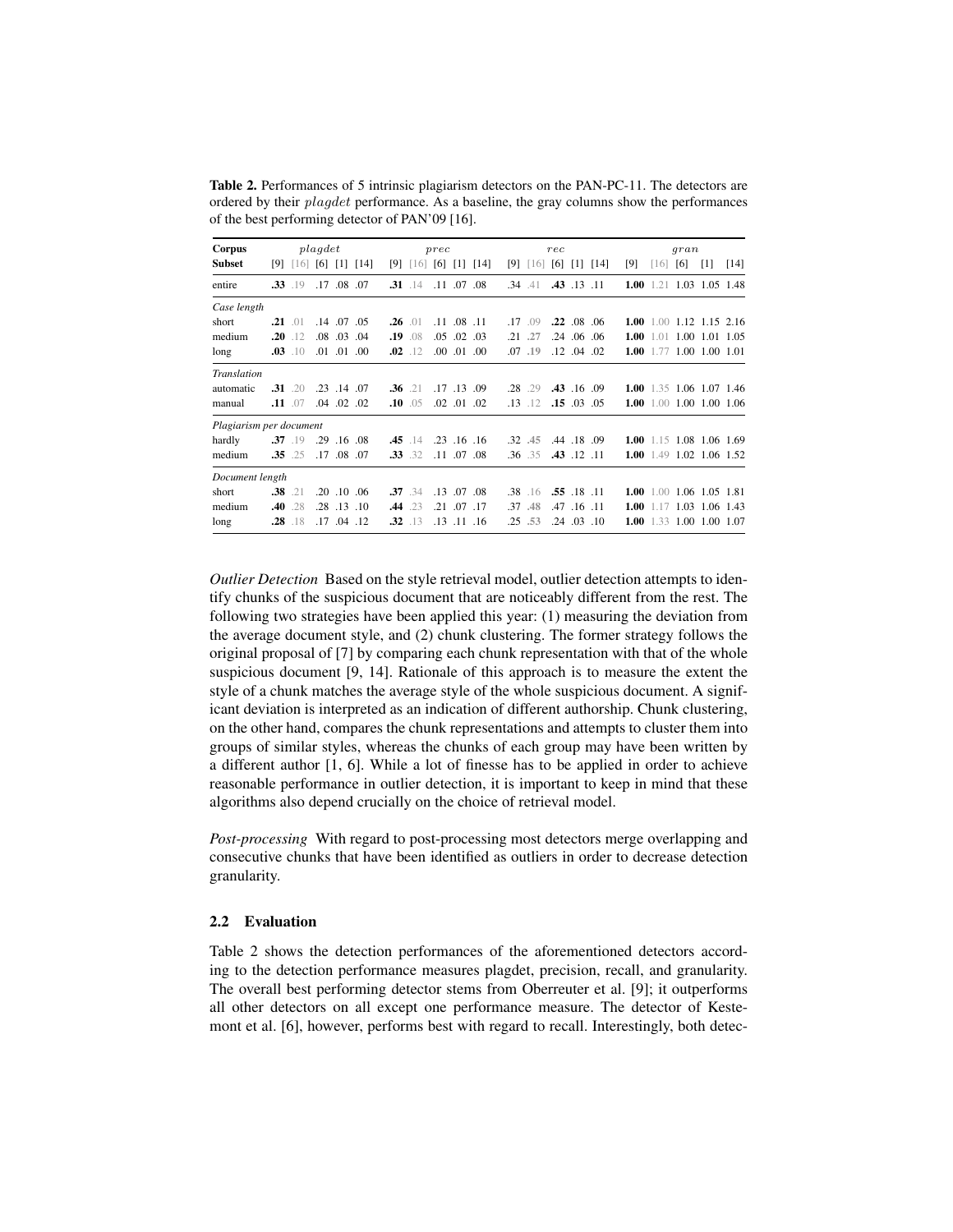tors achieve their performances based on different outlier detection strategies, namely chunk-document comparison and chunk-chunk comparison. Under the latter it appears to be more difficult to achieve a good tradeoff between precision and recall. The detector of Stamatatos [16] serves as a baseline for comparison. It has been the best performing intrinsic plagiarism detector of PAN'09, and it still outperforms all except one of the submitted detectors: the detector of Oberreuter et al. performs more than 40% better.

While the baseline detector performs better on medium and long plagiarism cases, the submitted detectors perform better on short and medium length cases. Automatically translated plagiarism is detected better than manually corrected translation plagiarism. Regarding the ratio of plagiarism per document, the picture is not clear, with the first detector performing similar on documents with a hardly and medium ratio of plagiarized text, the second performing better on the latter, and the third performing better on the former. Finally, with regard to document length, a medium length seems to be best for intrinsic plagiarism detection.

## 2.3 Discussion

The outstanding performance of the detector of Oberreuter et al. [9] looks very encouraging, but it should be taken with a grain of salt. The detector's retrieval model quantifies the uniqueness of a word with regard to the whole suspicious document. However, during construction of the PAN-PC-11, plagiarism cases have been inserted into the suspicious documents from randomly chosen source documents, so that no topic overlap between a suspicious document and its sources can be expected. I.e., with a high probability, words have been inserted into the suspicious documents that did not occur beforehand. A retrieval model which builds on computing word uniqueness hence benefits from this construction principle. Moreover, it is surprising that a retrieval model which builds on words instead of writing style features which have been shown in the past to outperform word-based style quantification should perform that well on intrinsic plagiarism detection. Presumably, the PAN'11 performance may not be achieved in different settings.

These results are nonetheless important as they pinpoint a problem with constructing a corpus for intrinsic plagiarism detection. Randomly inserting text into a document may preserve writing style, but it obviously doesn't represent plagiarist behavior, and it hence opens the door to detection approaches which may not be applicable in practice. Though, at the time of writing, no better way of constructing a corpus for intrinsic plagiarism detection evaluation is at hand, this will be an important subject for future research. Also, the second best performing detector of Kestemont et al. [6] points into new directions to improve detection performance in terms of recall.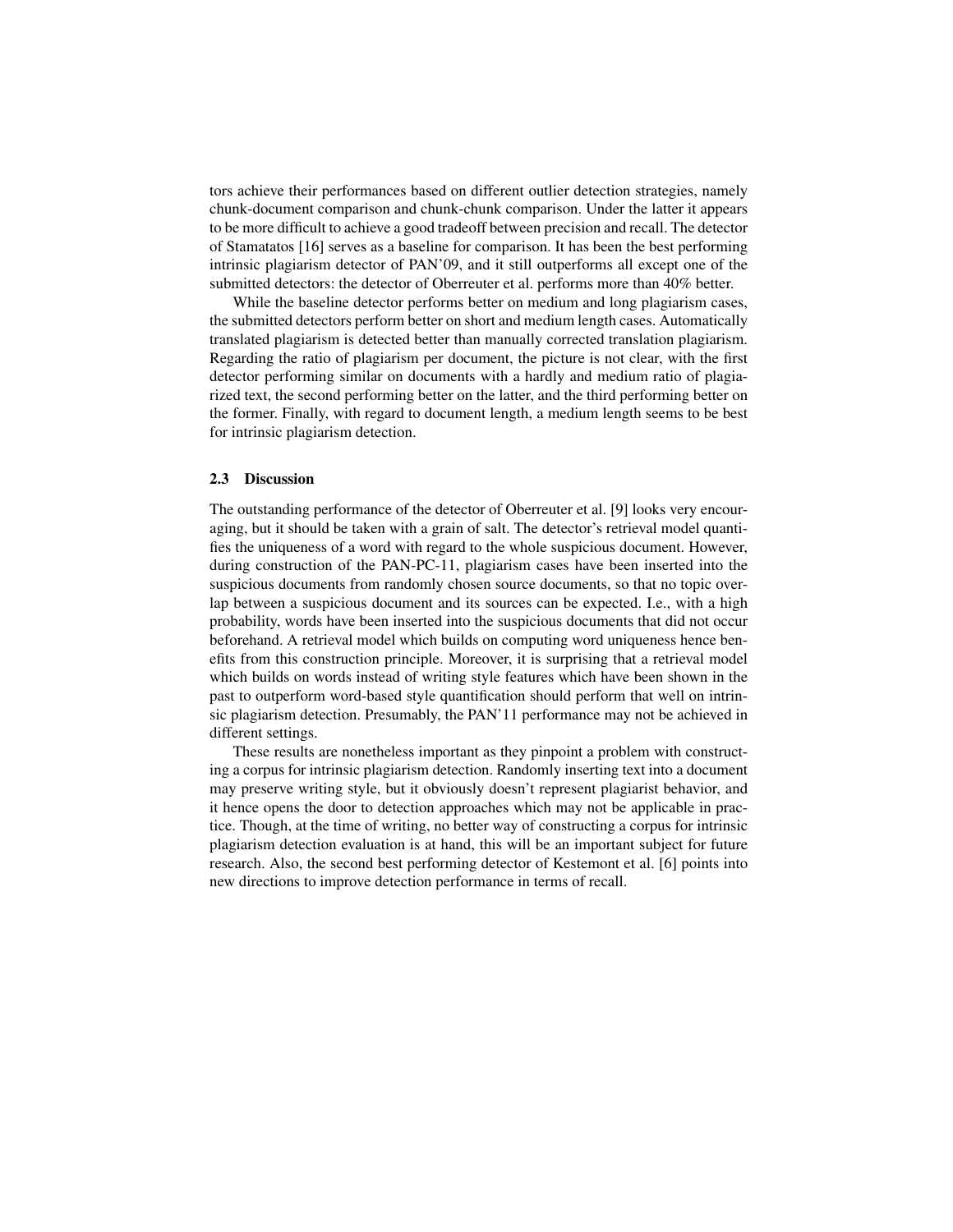# 3 External Plagiarism Detection

This section surveys the external plagiarism detectors and evaluates their performances.

#### 3.1 Survey of Detection Approaches

External plagiarism detection continues to be an important part of the PAN plagiarism detection competition. Several of the plagiarism detectors that have been evaluated this year are enhanced versions of detectors that have been evaluated in previous years. An analysis of the submitted notebooks reveals that the generic retrieval process for external plagiarism detection described at length in the overview papers of PAN'09 and PAN'10 did not change much [11, 12]: For a given suspicious document and a collection of potential source documents, (1) all documents are pre-processed using an indexing pipeline that normalizes the word tokens by removing stop words, stems the remainder, and replaces words with one of their synonyms. Moreover, non-English documents are typically translated to English using Google Translate or other translation services. (2) A set of candidate source documents is retrieved from the collection of source documents, (3) each candidate document is compared in detail to the suspicious document in order to extract similar passages of text, and finally, (4) the extracted passages are post-processed to filter false positive detections, while the remainder is returned to the user as potential plagiarism detections.

While the specifics of the algorithms applied in each of the aforementioned steps have not changed much, it can be observed that some participants focus on certain aspects such as runtime performance, cross-language detection, and obfuscation. For instance, Cooke et al. [2] report to process the entire PAN-PC-11 in about 12 minutes excluding translation, whereas Rodríguez Torrejón and Martín Ramos [15] report to require 30 minutes including translation. Many other detectors need hours. The top three plagiarism detectors of Grman and Ravas [4], Grozea and Popescu [5], and Oberreuter et al. [9], however, follow the best practices that emerged in the previous editions of PAN.

## 3.2 Evaluation

Table 3 shows the detection performances of the detectors that took part in PAN'10; the table reports the detection performance measures plagdet, precision, recall, and granularity. The best-performing detector of Grman and Ravas [4] dominates all other detectors on all measures and on almost all variations of the corpus parameters. The second and third best-performing detector of Grozea and Popescu [5] and Oberreuter et al. [9] achieve 33% and 60% less plagdet performance respectively.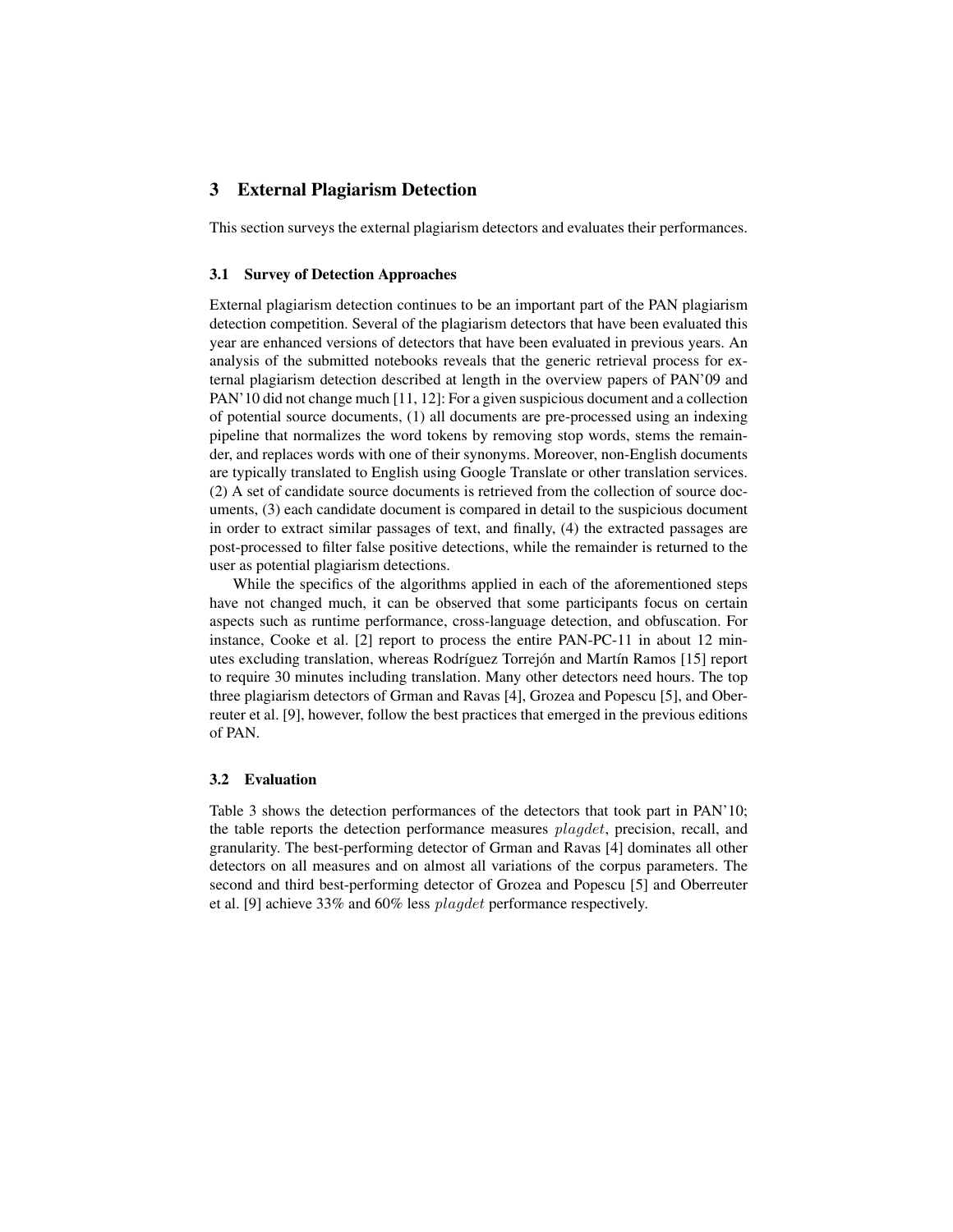|                 | Table 3. Perform                                              |                                                    |                                                                                                                | ances of 9 external plagiarism detector on the PAN-PC-11. The detectors are ordered by their <i>plagdet</i> performance                         |                                                                                                                                                        |
|-----------------|---------------------------------------------------------------|----------------------------------------------------|----------------------------------------------------------------------------------------------------------------|-------------------------------------------------------------------------------------------------------------------------------------------------|--------------------------------------------------------------------------------------------------------------------------------------------------------|
| Corpus          | $_{plagdet}$                                                  |                                                    | prec                                                                                                           | rec                                                                                                                                             | $_{gran}$                                                                                                                                              |
| Subset          | [01] [14] [10]<br>$[4]$ $[5]$ $[9]$ $[2]$ $[1]$               | $\boxed{3}$<br>$[8]$                               | $\begin{bmatrix} 3 \end{bmatrix}$<br>[2] [15] [14] [10] [8]<br>$\boxed{9}$<br>$\overline{5}$<br>$\overline{4}$ | $\overline{3}$<br>[4] [5] [9] [2] [15] [14] [10] [8]                                                                                            | $\begin{bmatrix} 3 \end{bmatrix}$<br>$\boxed{8}$<br>[2] [15] [14] [10]<br>$\begin{array}{c} \boxed{9} \end{array}$<br>$\overline{5}$<br>$\overline{E}$ |
| entire          | $\tilde{\mathcal{L}}$<br>23<br>.25<br>56.42.35                | $\ddot{\mathrm{0}}$<br>$\frac{8}{2}$<br>$\ddot{5}$ | ą<br>28<br>4<br>45<br>85<br>$\overline{z}$<br>5.<br>¤ë<br>2                                                    | $\ddot{\mathcal{S}}$<br>$\ddot{6}$<br>$\ddot{=}$<br>16<br>$\ddot{=}$<br>.23.15<br>$\ddot{3}$<br>ą.                                              | 1.00 1.22 1.06 1.01 1.23 1.29 1.17 2.18 2.00                                                                                                           |
| Paraphrasing    |                                                               |                                                    |                                                                                                                |                                                                                                                                                 |                                                                                                                                                        |
| none            | $\mathcal{S}$<br>$\overline{8}$<br>97.85.91.81                | ā<br>$\frac{1}{2}$<br>$\tilde{e}$                  | 32.08<br>58.<br>53<br>82<br>75.<br>94<br>84<br>È,                                                              | Ξ.<br>$\overline{.72}$<br>$\overline{81}$<br>.70<br>.79<br>.90.88.87<br>5                                                                       | 1.00 1.02 1.01 1.00 1.00 1.00 1.02 1.14 4.64                                                                                                           |
| manual          | $\widetilde{\mathrm{SO}}$<br>49.50.47.17                      | $\odot$<br>$\widetilde{\mathcal{S}}$<br>29         | .43.01<br>80<br>38.<br>93<br>86<br>86.96.<br>S,                                                                | .02.00<br>$\frac{8}{18}$<br>$\overline{0}$<br>$\overline{c}$<br>36.31.09<br>33                                                                  | 1.01 1.06 1.01 1.00 1.03 1.05 1.01 2.71 1.31                                                                                                           |
| auto-low        | 35<br>.71.60.55.25                                            | $\rm ^{0}$<br>$\ddot{15}$<br>29                    | ā<br>45<br>57<br><b>SS</b><br>92<br>$\overline{7}$<br>93<br>$\delta$<br>59                                     | $\overline{0}$<br>$\frac{8}{18}$<br>23<br>32<br>25<br>$\frac{15}{1}$<br>42<br>58<br>56                                                          | 1.00 1.27 1.08 1.01 1.34 1.33 1.22 2.29 1.32                                                                                                           |
| auto-high       | $\overline{0}$<br>15.13.05.04                                 | $\circ$<br>$\mathbf{S}$<br>$\mathcal{S}_{0}$       | $\rm ^{0}$<br>$\overline{a}$<br>\$<br>$\overline{18}$<br>39<br>48<br>67<br>$\ddot{q}$<br>F.                    | $\mathcal{S}$<br>$\overline{0}$<br>$\overline{0}$<br>$\mathfrak{S}$<br>ā<br>$\overline{0}$<br>S<br>$\overline{\phantom{a}}$<br>8                | 1.00 1.19 1.02 1.01 1.16 1.12 1.01 1.21 1.31                                                                                                           |
| Translation     |                                                               |                                                    |                                                                                                                |                                                                                                                                                 |                                                                                                                                                        |
| $_{\rm manual}$ | $\ddot{\rm s}$<br>03<br>37.12.00.15                           | $\overline{0}$<br>$\ddot{\mathbf{S}}$<br>S.        | 00.00.<br>$\ddot{\rm}$<br>$\ddot{q}$<br>$\Xi$<br>23<br>$\odot$<br>25<br>Ŝ                                      | 00.00.00.<br>$\ddot{0}$<br>$\Xi$<br>26.08.00.11                                                                                                 | 1.00 1.01 1.00 1.00 1.00 1.03 1.04 1.00 1.00                                                                                                           |
| automatic       | $\overline{0}$<br>36<br>$\ddot{\circ}$<br>$.92 \, .28 \, .00$ | $\odot$<br>$\mathcal{S}$<br>$\ddot{13}$            | 00.00<br>$\ddot{=}$<br>$\ddot{=}$<br>69.<br>$\overline{5}$<br>$\ddot{c}$<br>$\ddot{=}$<br>Ľ6                   | 00.00<br>$\ddot{.}13$<br>60<br>24<br>55<br>$\ddot{\rm s}$<br>23<br>88                                                                           | 1.00 1.06 1.10 1.01 1.00 1.42 1.16 1.00 1.00                                                                                                           |
| Case length     |                                                               |                                                    |                                                                                                                |                                                                                                                                                 |                                                                                                                                                        |
| short           | S<br>02<br>23.18.11.03                                        | $\odot$<br>ġ<br>$\overline{0}$                     | .04.00<br>$\overline{4}$<br>$\ddot{5}$<br>$\ddot{\mathrm{S}}$<br>47.54.09<br>ξ.                                | 00.400<br>$\overline{0}$<br>$\overline{a}$<br>.14 .11 .06 .02                                                                                   | 1.00 1.01 1.00 1.00 1.00 1.00 1.00 1.04 1.06                                                                                                           |
| medium          | $\overline{4}$<br>$\ddot{ }$<br>33 .28 .26 .14                | 00<br>$\overline{5}$<br>$\equiv$                   | .22.00<br>$\ddot{.}30$<br>27<br>68<br>45<br>$\overline{\phantom{0}}$<br>63<br>82                               | 00.50<br>$\overline{0}$<br>$\ddot{=}$<br>$\overline{12}$<br>21.19.16.08                                                                         | 1.00 1.06 1.01 1.00 1.04 1.05 1.18 2.42 1.33                                                                                                           |
| long            | $\mathfrak{S}$<br>07<br>$\overline{12}$<br>.16.08.03          | $\odot$<br>Ξ,<br>$\mathcal{S}$                     | ā<br>$\overline{13}$<br>$\ddot{13}$<br>35<br>55<br>35<br>$\mathcal{S}$<br>$\mathcal{S}$<br>5                   | $\odot$<br>$\overline{a}$<br>$\overline{c}$<br>0 <sup>3</sup><br>$\tilde{6}$<br>$\overline{0}$<br>$\ddot{\mathrm{S}}$<br>$\tilde{\omega}$<br>S. | 1.00 1.89 1.32 1.02 1.62 2.00 1.51 3.11 3.46                                                                                                           |
| Document length |                                                               |                                                    |                                                                                                                |                                                                                                                                                 |                                                                                                                                                        |
| short           | 33<br>$\overline{c}$<br>.63 .56 .40 .22                       | $\ddot{\mathrm{0}}$<br>$\ddot{5}$<br>27            | 76 71 03<br>65<br>$\overline{9}$<br>17. 44. 38.<br>S,                                                          | .13.00<br>$\frac{8}{18}$<br>23<br>44 26 13 13<br>₹.                                                                                             | 1.00 1.05 1.02 1.00 1.06 1.06 1.09 1.82 1.37                                                                                                           |
| medium          | $\overline{z}$<br>$\ddot{c}$<br>55.40.34.26                   | $\odot$<br>$\ddot{\mathrm{S}}$<br>$\ddot{5}$       | .45.01<br>$\overline{6}$<br>56<br>$\overline{5}$<br>.78<br>.86.94<br>S.                                        | 00, 00<br>$\frac{13}{2}$<br>$\overline{.16}$<br>.22 .16 .17<br>33<br>39                                                                         | 1.00 1.27 1.06 1.01 1.22 1.32 1.19 2.25 2.17                                                                                                           |
| long            | $\ddot{1}$<br>$\ddot{c}$<br>$\ddot{c}$<br>$\ddot{S}$<br>53.35 | $\infty$<br>$\overline{6}$<br>$\overline{.16}$     | $\odot$<br>$\overline{c}$<br>38.<br>43<br>85<br>70<br>93<br>$\overline{\infty}$<br>S                           | $\mathcal{S}$<br>06<br>$\overline{12}$<br>Ξ<br>$\frac{8}{18}$<br>15<br>$\overline{c}$<br>28.<br>57                                              | 2.46 2.41<br>1.28 1.10 1.01 1.32 1.49 1.22<br>0.001                                                                                                    |
|                 | Plagiarism per document                                       |                                                    |                                                                                                                |                                                                                                                                                 |                                                                                                                                                        |
| hardly          | $\ddot{5}$<br>24<br>57.47.40.19                               | $\odot$<br>$\overline{0}$<br>$\ddot{5}$            | .14.00<br>$\ddot{ }$<br>$\ddot{5}$<br>.78<br>$\ddot{u}$<br>89<br>.75<br>39                                     | $00.016$ . 10.<br>$\frac{6}{1}$<br>40 27 11 16<br>$\ddot{d}$                                                                                    | 1.00 1.14 1.03 1.00 1.13 1.16 1.10 1.90 1.95                                                                                                           |
| medium          | $\ddot{5}$<br>28<br>63 .43 .35 .29                            | $\mathcal{S}^{\mathcal{O}}$<br>ĆΟ.<br>21           | .23.00<br>42<br>39<br>84<br>.73<br>89<br>.75<br>ă                                                              | $\odot$<br>08<br>$\ddot{5}$<br>$\ddot{5}$<br>$\ddot{=}$<br>$\overline{.18}$<br>.36 .23<br>¥.                                                    | 1.00 1.17 1.06 1.01 1.16 1.27 1.14 2.14 1.78                                                                                                           |
| much            | $\overline{c}$<br>52 .38 .33 .25                              | $\rm 00$<br>$\overline{6}$<br>$\overline{18}$      | .44 .01<br>55<br>60<br>88<br>$\overline{5}$<br>94<br>85<br>5                                                   | $\odot$<br>$\ddot{6}$<br>$\frac{13}{2}$<br>$\frac{6}{1}$<br>31 .21 .15 .16<br>$\ddot{\mathcal{E}}$                                              | 1.00 1.26 1.07 1.01 1.29 1.35 1.20 2.26 2.39                                                                                                           |
| entirely        | S5<br>.28<br>54.38.32                                         | $\mathbf{S}$<br>$\approx$<br>$\overline{17}$       | ā<br>$\overline{51}$<br>\$<br>59<br>90<br>1.<br>$\ddot{\mathcal{L}}$<br>88.<br>క,                              | $\overline{0}$<br>$\overline{0}$<br>$\ddot{5}$<br>$\overline{17}$<br>$\frac{6}{1}$<br>$\frac{8}{18}$<br>$\overline{c}$<br>$\ddot{3}$<br>38.     | 1.00 1.29 1.08 1.01 1.29 1.35 1.24 2.35 1.72                                                                                                           |
|                 |                                                               |                                                    |                                                                                                                |                                                                                                                                                 |                                                                                                                                                        |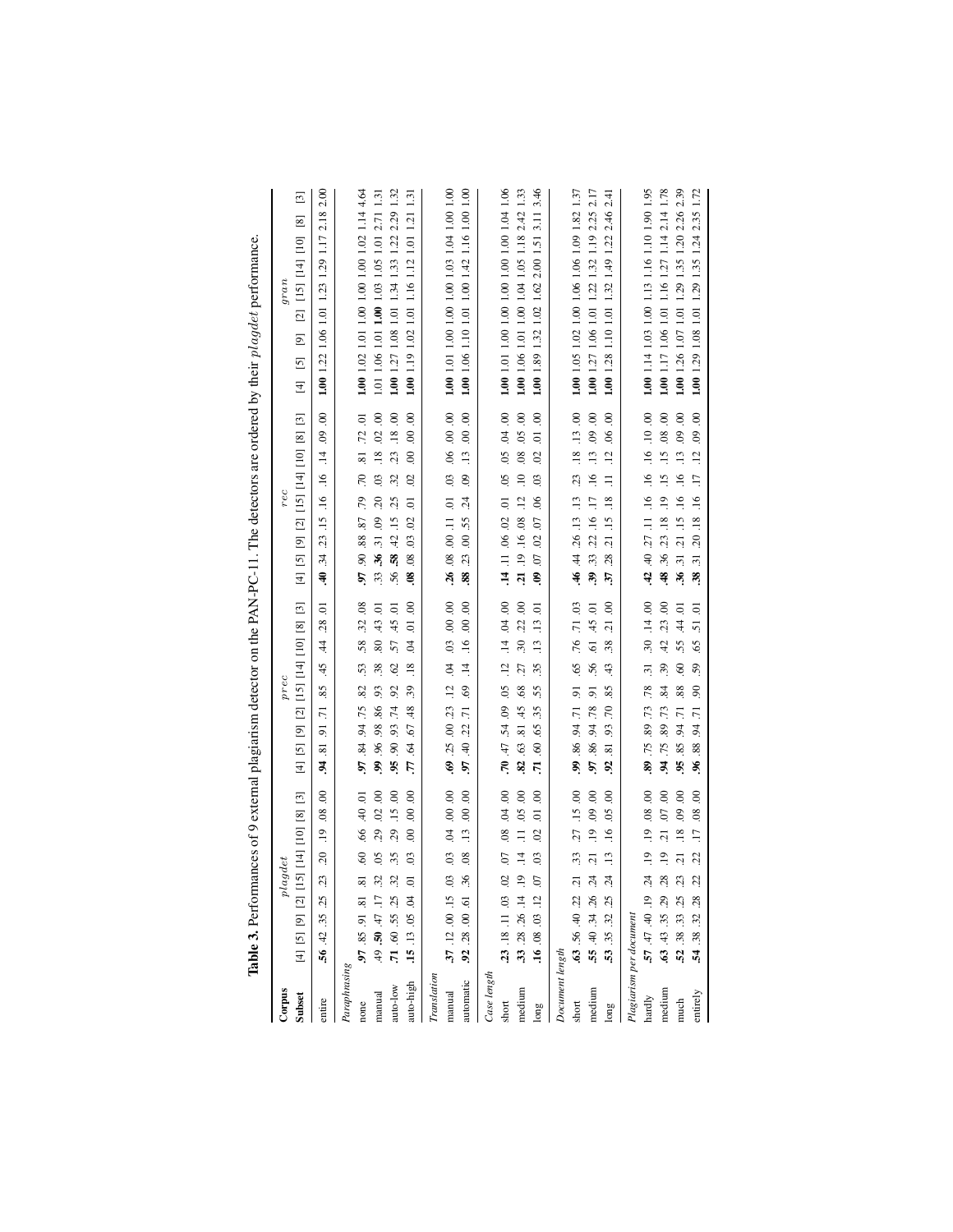The precision performance of the top five detectors is very high, while the recall performances varies from poor to medium, depending on the corpus parameter. In fact, only verbatim plagiarism is detected with high recall. The granularity of the top five detectors is close to 1.0 in most cases, while the remaining detectors show comparably unstable performance characteristics. With regard to the corpus parameters it can be seen that manual obfuscation in terms of paraphrasing and translation is much more difficult to be detected than automatic obfuscation. While the length of a case has a certain influence on detection performance (short cases are less well detected), the document length as well as the ratio of plagiarism per document have no effect on detection performance.

Compared to the performances reported in PAN'09 and PAN'10, a drop in the plagdet performance can be observed in PAN'11. This fact does not indicate a worse detection performance compared to previous years, but should be attributed to an increased detection difficulty: during the construction of the PAN-PC-11 corpus we have lowered the ratio of plagiarism cases that are not obfuscated, while we have increased the number of cases that are manually or automatically obfuscated. Within the previous as well as this competition, it became clear that verbatim plagiarism poses no challenge to detection anymore, so that the high absolute performance values reported may lead to the false conclusion that plagiarism detection in general is close to being solved. By changing the respective corpus parameters, we address this issue; however it forecloses a direct comparison between performances of this year and those of earlier years.

#### 3.3 Discussion

The external plagiarism detection sub-task of the PAN'11 competition on plagiarism detection has matured in the past three years: in the first year the size of the test corpus posed the biggest difficulty, in the second year the revised corpus introduced new challenges such as manual obfuscation, whereas in the third year the difficulty of the task was increased. Furthermore, many of the plagiarism detectors have been evaluated more than once. Unfortunately, however, some participants chose not to share their approaches, so that some of the achieved performances cannot be replicated or verified.

## 4 Conclusion

The results of the 3rd international competition on plagiarism detection, PAN'11, can be summarized as follows: 11 plagiarism detectors have been developed from which 7 detectors tackle external plagiarism detection, 2 detectors tackle intrinsic plagiarism detection, and 2 detectors handle both. Five of the detectors have been evaluated the second time, and one for the third time. One of the new detectors dominates all other detectors in terms of detection performance on the third revised version of the PAN plagiarism corpus PAN-PC-11. The corpus features plagiarism cases with an increased level of detection difficulty compared to previous corpus versions.

The lessons learned from the competition include that the portion of our corpus which is dedicated to intrinsic plagiarism detection may be biased: the evaluation may not favor realistic detection approaches over less realistic ones. Moreover, the increased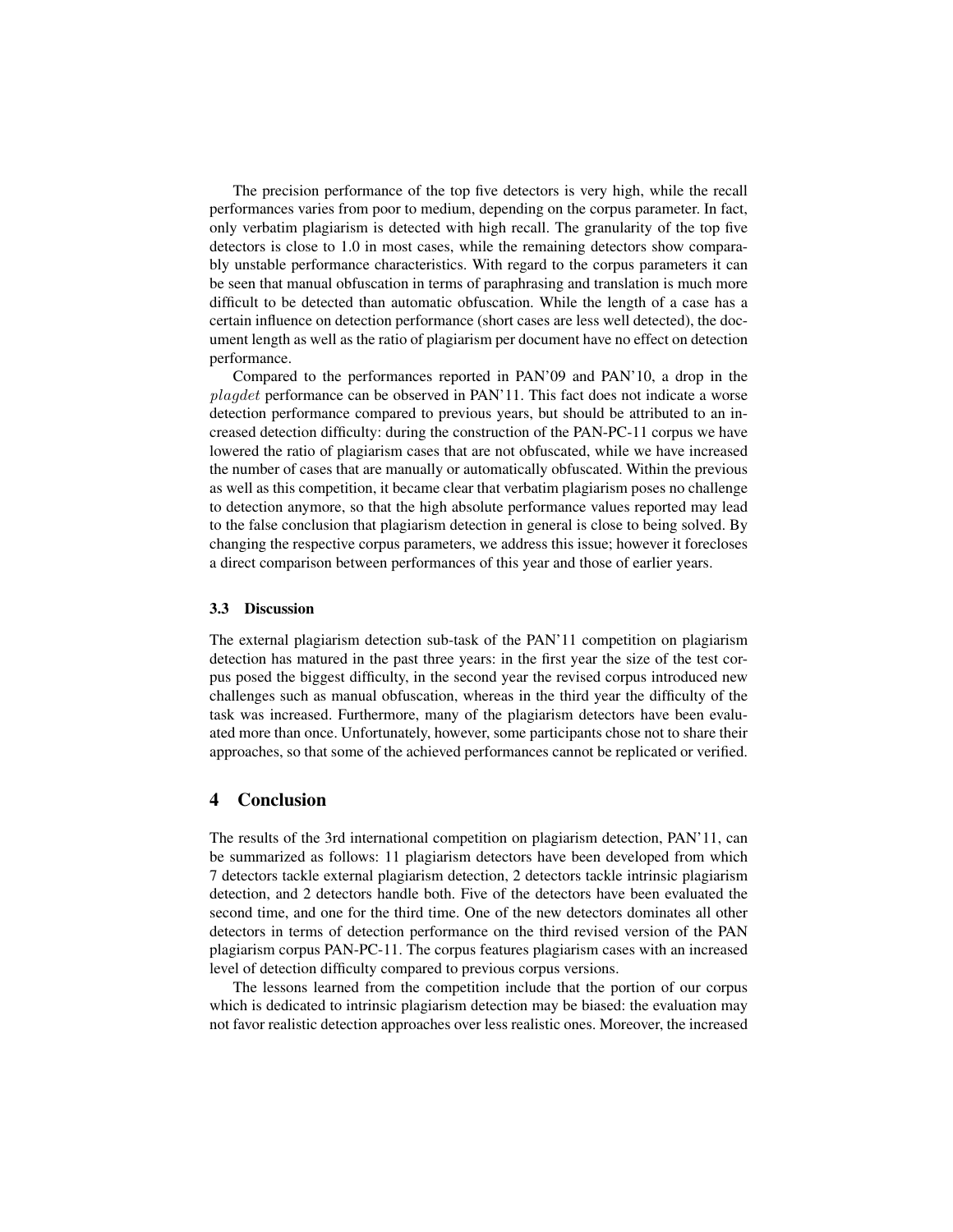detection difficulty draws a clearer picture of the detection performances of today's plagiarism detectors.

## Acknowledgements

We would like to thank Yahoo Research for sponsoring the PAN competition for the third time now. We further thank the participants of PAN for their dedicated work without which this event would not be possible. This work was partly funded by the European Commission as part of the WIQEI IRSES project (grant no. 269180) within the FP7 Marie Curie People Framework, by MICINN as part of the Text-Enterprise 2.0 project (TIN2009-13391-C04-03) within the Plan I+D+i, and as part of the VLC/CAMPUS Microcluster on Multimodal Interaction in Intelligent Systems.

# **Bibliography**

- [1] Navot Akiva. Using Clustering to Identify Outlier Chunks of Text: Notebook for PAN at CLEF 2011. In *Notebook Papers of CLEF 2011 LABs and Workshops, 19-22 September, Amsterdam, The Netherlands*, September 2011.
- [2] Neil Cooke, Lee Gillam, Henry Cooke Peter Wrobel, and Fahad Al-Obaidli. A High-performance Plagiarism Detection System: Notebook for PAN at CLEF 2011. In *Notebook Papers of CLEF 2011 LABs and Workshops, 19-22 September, Amsterdam, The Netherlands*, September 2011.
- [3] Aniruddha Ghosh, Pinaki Bhaskar, Santanu Pal, and Sivaji Bandyopadhyay. Rule Based Plagiarism Detection using Information Retrieval: Notebook for PAN at CLEF 2011. In *Notebook Papers of CLEF 2011 LABs and Workshops, 19-22 September, Amsterdam, The Netherlands*, September 2011.
- [4] Ján Grman and Rudolf Ravas. Improved Implementation for Finding Text Similarities in Large Collections of Data: Notebook for PAN at CLEF 2011. In *Notebook Papers of CLEF 2011 LABs and Workshops, 19-22 September, Amsterdam, The Netherlands*, September 2011.
- [5] Cristian Grozea and Marius Popescu. The Encoplot Similarity Measure for Automatic Detection of Plagiarism: Notebook for PAN at CLEF 2011. In *Notebook Papers of CLEF 2011 LABs and Workshops, 19-22 September, Amsterdam, The Netherlands*, September 2011.
- [6] Mike Kestemont, Kim Luyckx, and Walter Daelemans. Intrinsic Plagiarism Detection Using Character Trigram Distance Scores: Notebook for PAN at CLEF 2011. In *Notebook Papers of CLEF 2011 LABs and Workshops, 19-22 September, Amsterdam, The Netherlands*, September 2011.
- [7] Sven Meyer zu Eißen and Benno Stein. Intrinsic Plagiarism Detection. In Mounia Lalmas, Andy MacFarlane, Stefan Rüger, Anastasios Tombros, Theodora Tsikrika, and Alexei Yavlinsky, editors, *Advances in Information Retrieval. 28th European Conference on IR Research (ECIR 06)*, volume 3936 LNCS of *Lecture Notes in Computer Science*, pages 565–569, Berlin Heidelberg New York, 2006. Springer. ISBN 3-540-33347-9. doi: http://dx.doi.org/10.1007/11735106\_66.